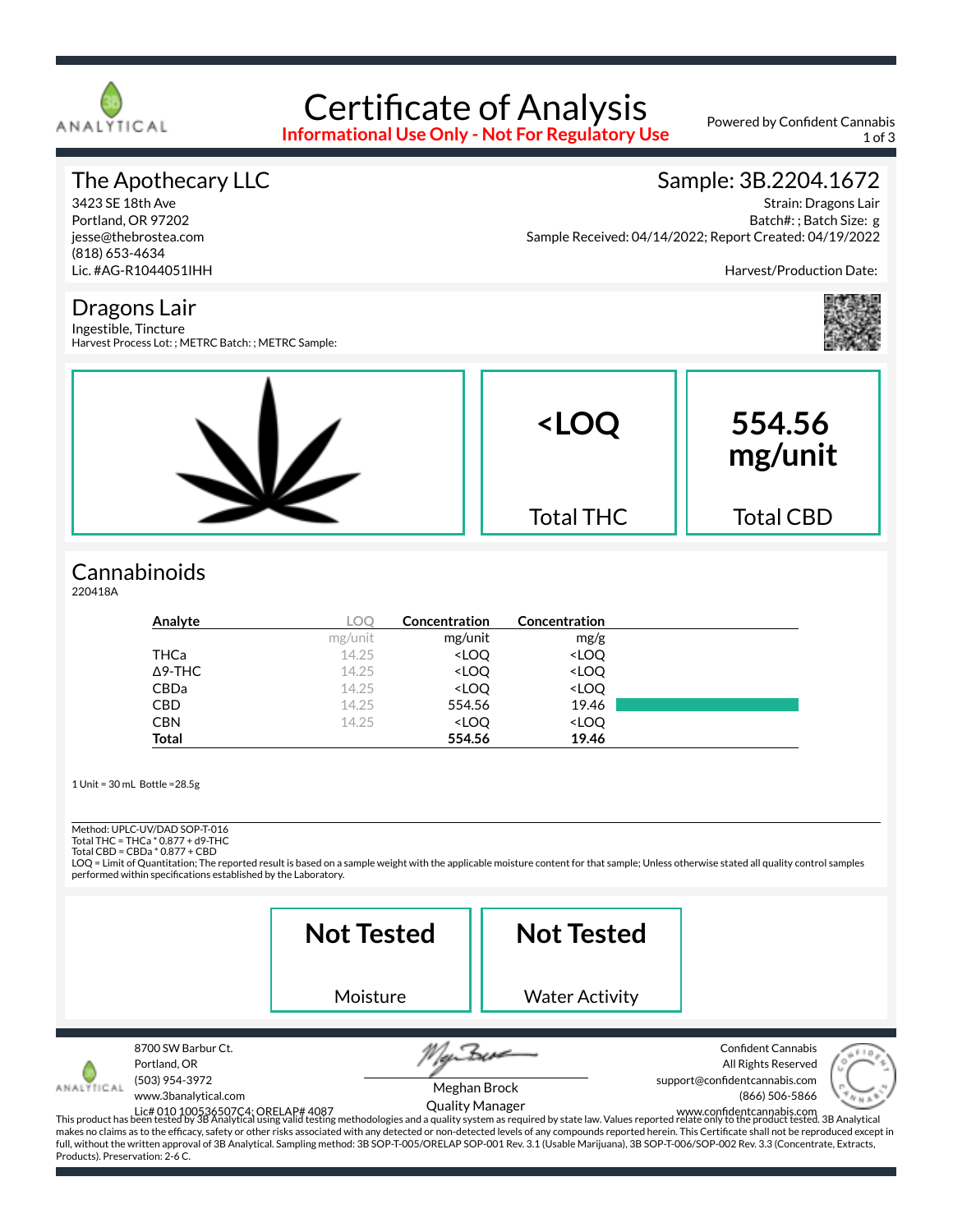

# Certificate of Analysis

**Informational Use Only - Not For Regulatory Use**

Powered by Confident Cannabis 2 of 3

## The Apothecary LLC

3423 SE 18th Ave Portland, OR 97202 jesse@thebrostea.com (818) 653-4634 Lic. #AG-R1044051IHH

### Sample: 3B.2204.1672

Strain: Dragons Lair Batch#: ; Batch Size: g Sample Received: 04/14/2022; Report Created: 04/19/2022

Harvest/Production Date:

#### Dragons Lair

Ingestible, Tincture Harvest Process Lot: ; METRC Batch: ; METRC Sample:

# Quality Control Data

| <b>Analytical Batch ID</b> | <b>OC Sample ID</b> | Assay Name          | <b>QC Category Name</b> |
|----------------------------|---------------------|---------------------|-------------------------|
| 220418A                    | 220418A-MB          | <b>Cannabinoids</b> | <b>Blank</b>            |
| <b>QC Notes</b>            |                     |                     |                         |
| None                       |                     |                     |                         |

| Analyte    | <b>Amount recovered</b>                 | <b>PASS/FAIL</b> |
|------------|-----------------------------------------|------------------|
| CBDa       | <loq< td=""><td><b>PASS</b></td></loq<> | <b>PASS</b>      |
| CBD        | <loq< td=""><td>PASS</td></loq<>        | PASS             |
| THCa       | <loq< td=""><td>PASS</td></loq<>        | PASS             |
| <b>CBN</b> | <loq< td=""><td>PASS</td></loq<>        | PASS             |
| <b>THC</b> | <loo< td=""><td>PASS</td></loo<>        | PASS             |



Confident Cannabis All Rights Reserved support@confidentcannabis.com (866) 506-5866



www.3banalytical.com

Lic# 010 100536507C4; ORELAP# 4087<br>This product has been tested by 3B Analytical using valid testing methodologies and a quality system as required by state law. Values reported relate only to the product tested. 3B Analyt makes no claims as to the efficacy, safety or other risks associated with any detected or non-detected levels of any compounds reported herein. This Certificate shall not be reproduced except in full, without the written approval of 3B Analytical. Sampling method: 3B SOP-T-005/ORELAP SOP-001 Rev. 3.1 (Usable Marijuana), 3B SOP-T-006/SOP-002 Rev. 3.3 (Concentrate, Extracts, Products). Preservation: 2-6 C.